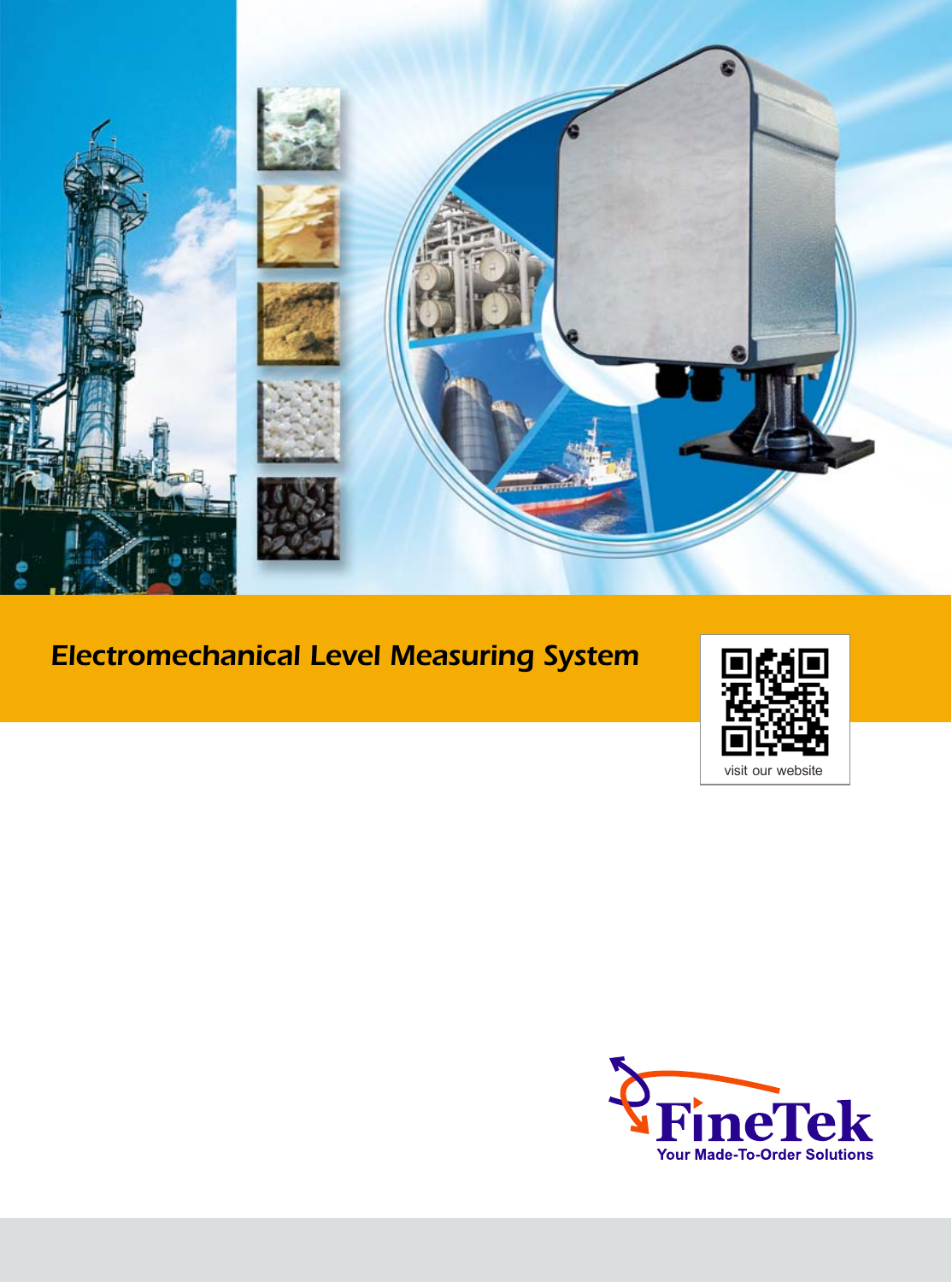#### **WORKING PRINCIPLE FEATURES**

 FiineTek's Electro-Mechanical Level Measuring System (EE300 series) consists of plumb , cable control board to measure the material level. It senses the weight status and count the cable wire length from the device to the level of material. The EE series equips with robust position sensor to calculate the numbers of rotating circles of pulley, which can be operated in harsh environment. Moreover, it can connect with FineTek's material measurement system (MMS) to build an monitoring control system, save the production cost. wire, measuring pulley, position sensor, and



Rear View: Wiring Mechanism

#### **APPLICATION**

- The result of measurement is not affected by environmental factors as sound waves, dust, static electricity, humidity and dielectric etc. Can be widely applied for applications in mining, cement, petrochemical, feeding and power plants.
- 1 Suitable for different variety of materials as powder, pellet, liquid, and also good for open tanks or sealed tank with no inner pressure inside.
- 1 Working perfectly with software of material management system (MMS), accurately monitoring and managing the level of materials inside the tank.
- It features multifunction in on,needn't extra controlling IEC Standards for changes in power supply: box, connecting to panel for a immediate usage is available.

- 1 Measurement immunes from the interference of environment such as sound waves, dust, capacitance, or temperature change.
- User-friendly in touch buttons with microprocessor-based calculation design.
- High level and low level alarm. (3A/250Vac,SPDTx2)
- EE300 is equipped with LCD Dot matrix: 8x2, EE400 is equipped with LCM 128x64 Dots Graphic.
- Analog output: 4-20mA dc.
- Pulse output: Transistor output NPN/PNP (10mm/pulse) (only EE300) Relay output 3A/250Vac (100mm/pulse) (only EE400)
- 1 Cable Break Alarm: System will detect cable broken during measuring.
- 1 Plumb Buried Protection: System can sense and stop the measurement as the plumb hit by materials and retrieve the wire to prevent the plumb being buried.
- Plumb Buried Alarm: System will detect plumb buried by the medium.
- 1 Four Start Modes: auto start, manual start, intelligent start, and external triggered start.
- Intelligent Start: Measuring interval is inverse proportional to medium level.
- Auto Return Setup: Prevent sensing weight from buried or sliding into the tank pivot and avoid damage facility equipment while tank is empty.
- Material Fill-Up Protection: Reduce the possibility of plumb being buried.
- Measuring range of 30m (Standard), Max.45m is available for EE300.
- RS485 MODBUS communication protocol.
- 1 Various selections of weights for different requirements.
- 1 Freeze Prevention Capability: being able to work normally in cold temperature.

#### **Product Testing Standards**

- Protection IP Rating: IP66(IEC60947-2)
- IEC Standards for Withstand Voltage: IEC60947-2
- IEC Standards for Insulation resistance: IEC60092-504
- IEC60092-504
- **IEC Standards for power supply failure: IEC60092-504**

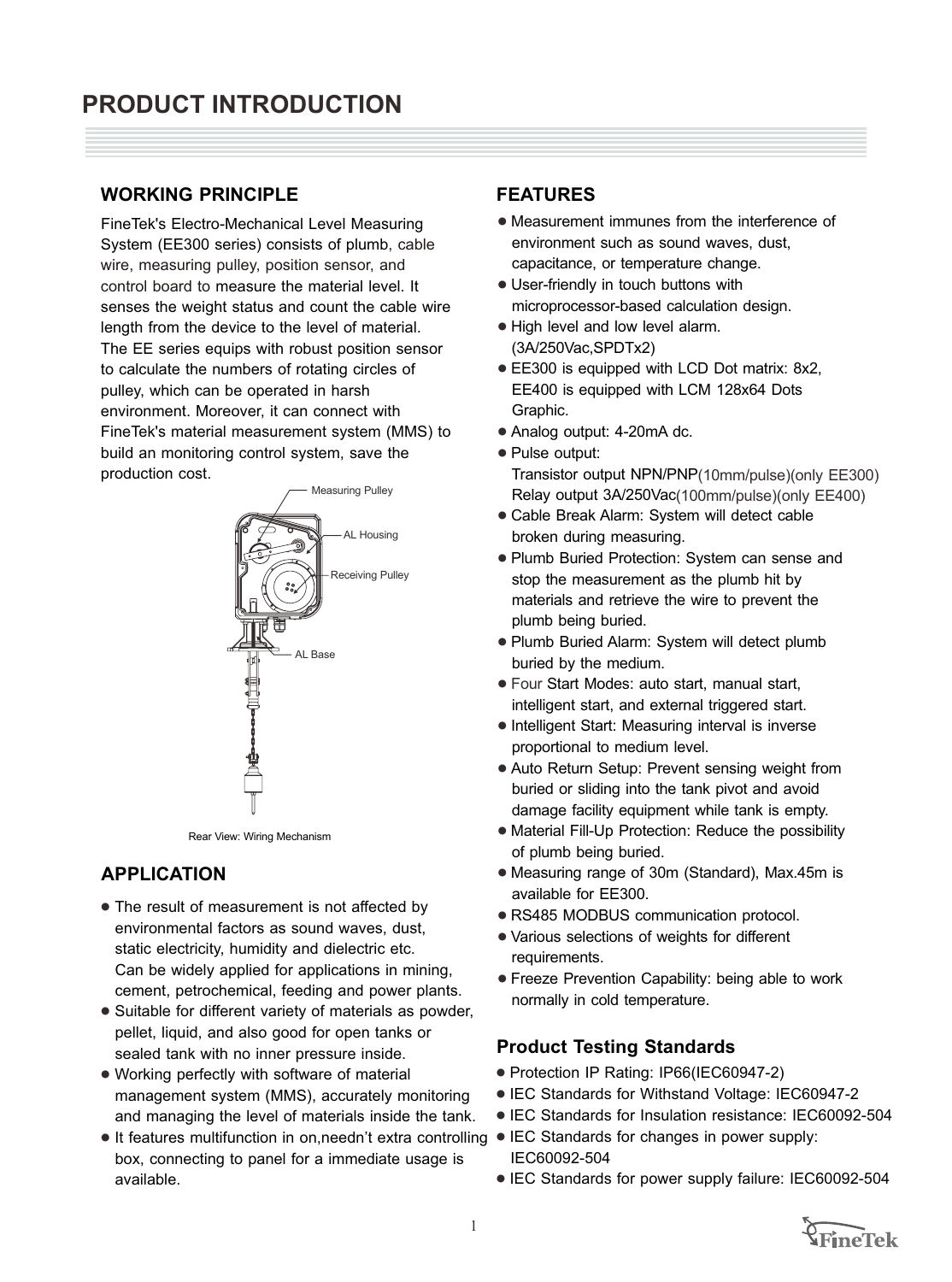## **SPECIFICATION**

| No.            | Category               | <b>EE300</b>                                                                                                                                                                                                                                       | <b>EE400</b>                                                                                                            |  |  |
|----------------|------------------------|----------------------------------------------------------------------------------------------------------------------------------------------------------------------------------------------------------------------------------------------------|-------------------------------------------------------------------------------------------------------------------------|--|--|
| 1              | Power supply           | 110~220Vac $\pm$ 10%                                                                                                                                                                                                                               | 110~220Vac $\pm$ 10%                                                                                                    |  |  |
| $\overline{2}$ | Auccuracy              | 1. Transistor output: NPN / PNP<br>(10mm/pulse)<br>2. Relay output: 3A/250Vac<br>(100mm/pulse)                                                                                                                                                     | ±3cm                                                                                                                    |  |  |
| 3              | Analog output          | $0/4 - 20mA \pm 1%$                                                                                                                                                                                                                                | $0/4 - 20mA \pm 1%$                                                                                                     |  |  |
| 4              | Ambient temperature    | $-35^{\circ}$ C~60 $^{\circ}$ C                                                                                                                                                                                                                    | -40°C~85°C(With Heater)<br>-30°C~85°C(Without Heater)                                                                   |  |  |
| 5              | Operating temperature  | -35°C~80°C                                                                                                                                                                                                                                         | -40 $\degree$ C~105 $\degree$ C                                                                                         |  |  |
| 6              | Operating pressure     |                                                                                                                                                                                                                                                    | $max.+1.2bar$                                                                                                           |  |  |
| 7              | Measuring range        | $max.30m($ option: $30 \sim 45m$ )                                                                                                                                                                                                                 | max.30m                                                                                                                 |  |  |
| 8              | Measuring speed        | Avg. 0.23m/s                                                                                                                                                                                                                                       | Avg. 0.23m/s                                                                                                            |  |  |
| 9              | Protection rating      | IP <sub>66</sub>                                                                                                                                                                                                                                   | IP66                                                                                                                    |  |  |
| 10             | Body material          | Aluminum                                                                                                                                                                                                                                           | Aluminum                                                                                                                |  |  |
| 11             | <b>Display</b>         | LCD (Dot matrix, $8 \times 2$ )                                                                                                                                                                                                                    | LCM (Graphic, 128x64 Dots)                                                                                              |  |  |
| 12             | <b>Status LED</b>      | <b>LED Display:</b><br>1.Lock<br>(Red) On<br>(Fill-Up Protection)<br>2.RUN<br>(Yellow) On<br>(Red) Blink for 1 second<br>3.Buried<br>(Red) Blink for 2 seconds<br>4.Break<br>5.Auto<br>(Blue) On<br>6. High Alarm (Red) On<br>7.Low Alarm (Red) On | <b>LCM Display: Lock</b><br><b>Buried</b><br><b>Break</b><br><b>Status Display</b>                                      |  |  |
| 13             | Relay output           | SPDT 3A/250Vac X 3<br>1. HI Alarm<br>2. LO Alarm<br>3. Buried: Blink for 1 second when<br>alarm triggers<br>Break: Blink for 2 seconds when<br>alarm triggers<br>Lock: LED on when alarm triggers                                                  | SPDT 3A/250Vac X 3<br>(1. HI Alarm<br>2. LO Alarm or Buried, Break)                                                     |  |  |
| 14             | Operation instruction  |                                                                                                                                                                                                                                                    | SPST 3A/250V X 1                                                                                                        |  |  |
| 15             | Anti-Dew heater        | Start heating <16°C (freeze prevention,<br>Start heating <0°C (freeze prevention,<br>prevent dew) in 100 W optional<br>prevent dew), max. in 80W(220Vac)                                                                                           |                                                                                                                         |  |  |
| 16             | Cable break detection  | Yes                                                                                                                                                                                                                                                | Yes                                                                                                                     |  |  |
| 17             | Plumb buried detection | Yes                                                                                                                                                                                                                                                | Yes                                                                                                                     |  |  |
| 18             | Auto measuring mode    | Yes (0.1~99h)                                                                                                                                                                                                                                      | auto start<br>Yes(6~999 minute)<br>measuring time<br>intelligent<br>Yes(6~999 minute)<br>measuring time<br>Set of three |  |  |
|                |                        |                                                                                                                                                                                                                                                    | time setting to start<br>(0:00~23:59)                                                                                   |  |  |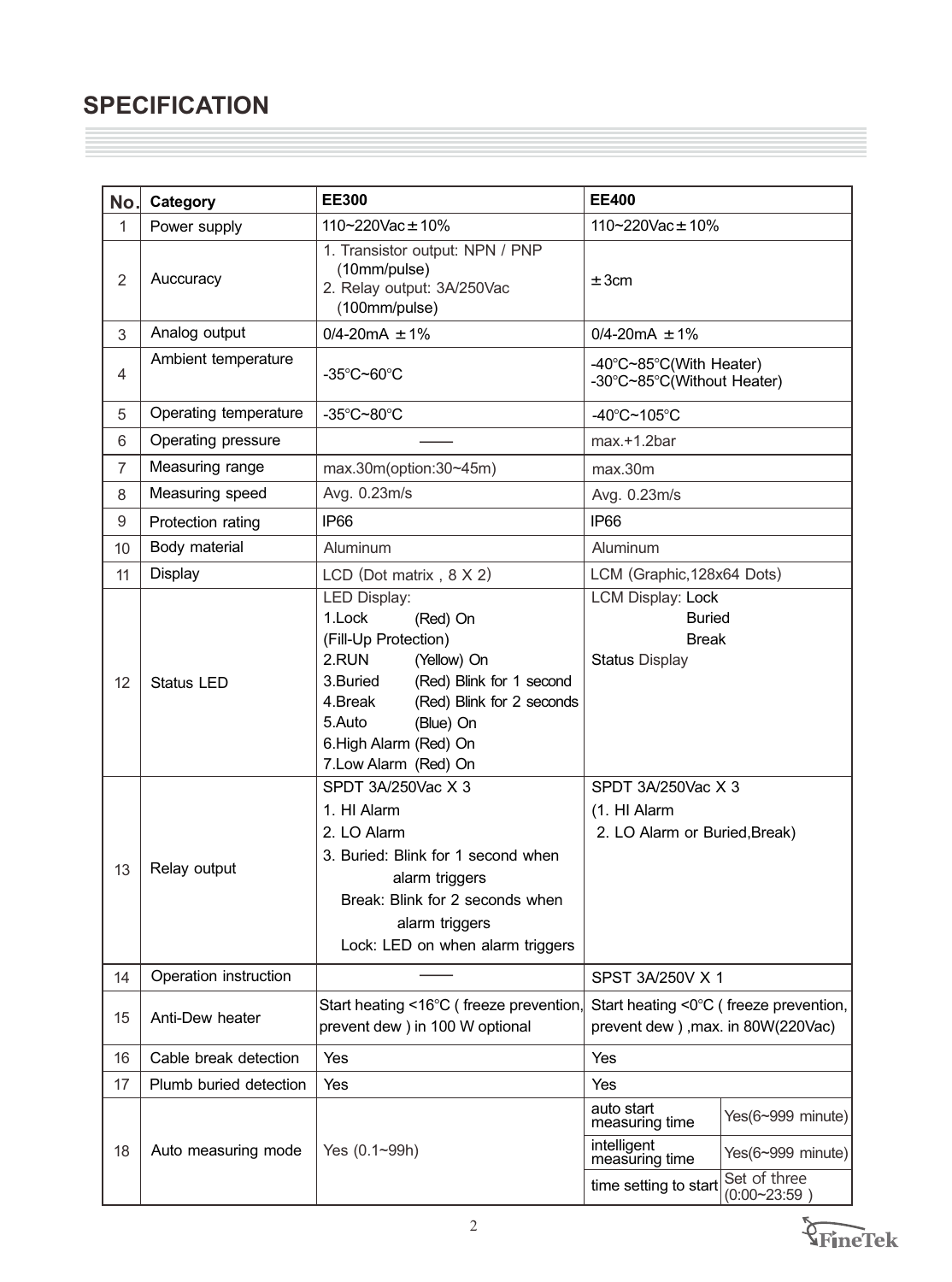## **SPECIFICATION**

| No. | Category                            | <b>EE300</b>                                                     |       |                                                                  | <b>EE400</b>            |                                                                        |                                          |  |
|-----|-------------------------------------|------------------------------------------------------------------|-------|------------------------------------------------------------------|-------------------------|------------------------------------------------------------------------|------------------------------------------|--|
| 19  | Activating from outside             | Yes                                                              |       |                                                                  | <b>Yes</b>              |                                                                        |                                          |  |
| 20  | Motor limited current<br>protection | Yes                                                              |       |                                                                  | Yes                     |                                                                        |                                          |  |
| 21  | Malfunction diagnosis<br>display    | Yes                                                              |       |                                                                  |                         | Yes(alternatire of HI Alarm, Lo Alarm<br>or Buried alarm, Break alarm) |                                          |  |
| 22  | Material fill up<br>protection      | Yes                                                              |       |                                                                  | Yes                     |                                                                        |                                          |  |
| 23  | Material discharge<br>protection    | No                                                               |       |                                                                  | Yes                     |                                                                        |                                          |  |
| 24  | Communication                       | Yes                                                              | Frame | C8N1.C8N2.C801.C8E1<br>C7N2.C701.C7E1.C702<br>C7E2.              | Yes                     | Frame                                                                  | C8N <sub>1</sub>                         |  |
|     | protocol (RS485)                    |                                                                  |       | 1200.2400.4800.9600<br>Baudrate 11520.14400.19200<br>28800.57600 |                         | <b>Baudrate</b>                                                        | 1200.2400.4800.9600<br>19200.38400.57600 |  |
| 25  | Intelligent start                   | Yes (Measuring interval is inverse proportional to medium level) |       |                                                                  |                         |                                                                        |                                          |  |
| 26  | Cable wire                          | $\phi$ 1.2mm/--                                                  |       |                                                                  | $\phi$ 1.2mm/12mm*0.2mm |                                                                        |                                          |  |

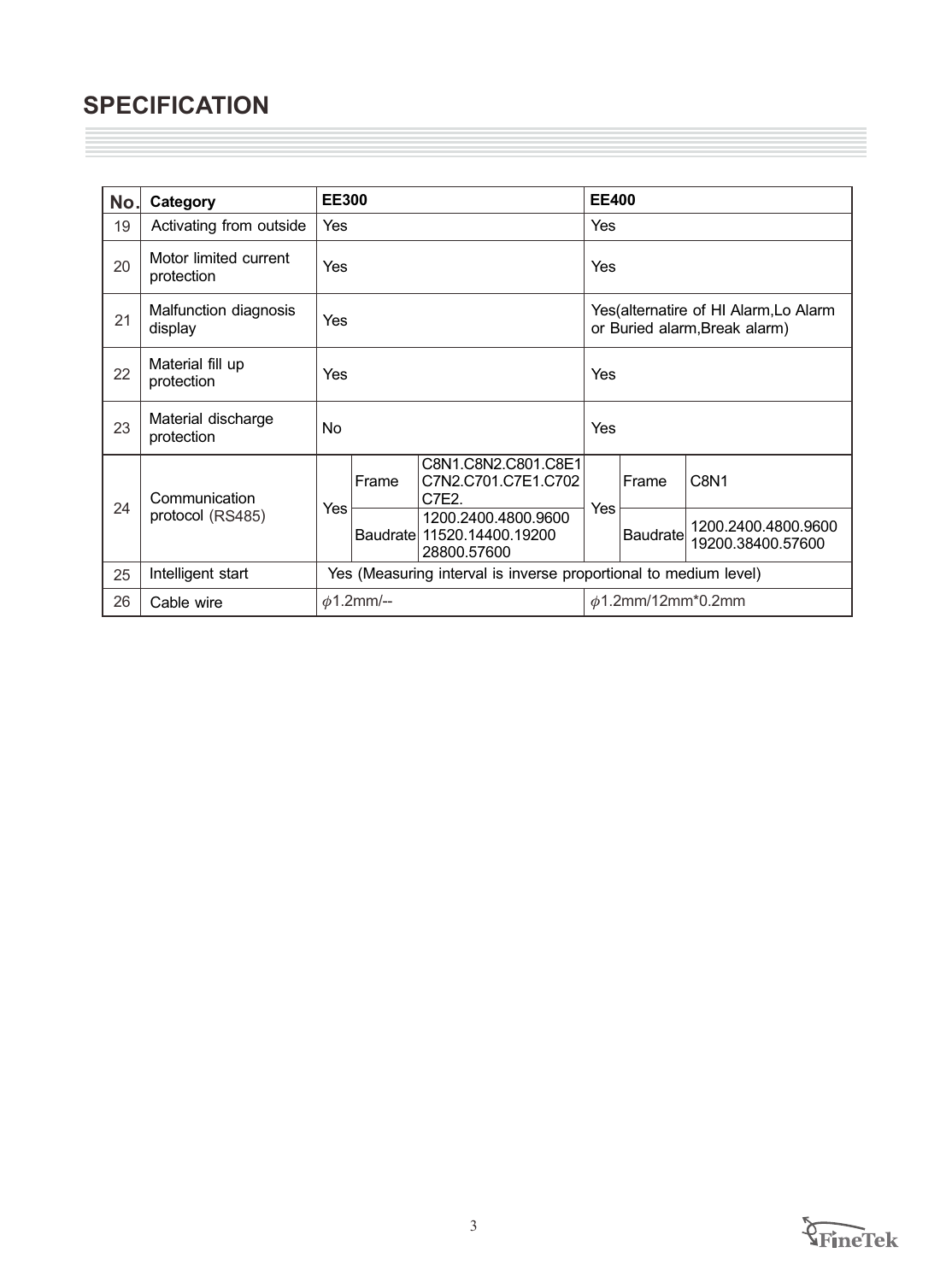## **EE300 SKETCH & DRAWING/ DIMENSION**

#### **Sketch & Drawing**



#### **Dimension**







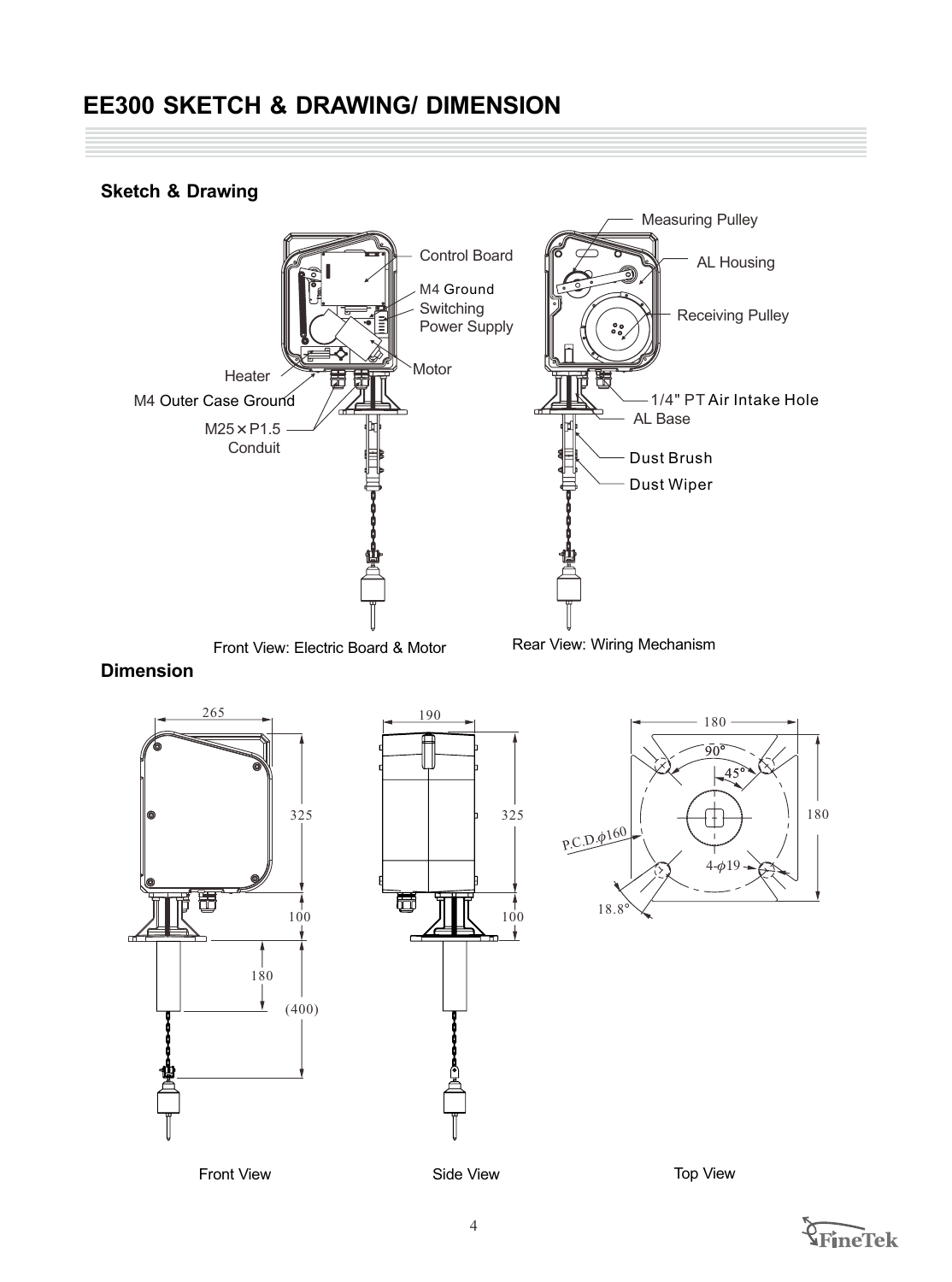## **EE400 SKETCH & DRAWING/ DIMENSION**



### **Sketch & Drawing**

#### **Dimension**



Front View **Side View Side View Contract Side View** Top View



180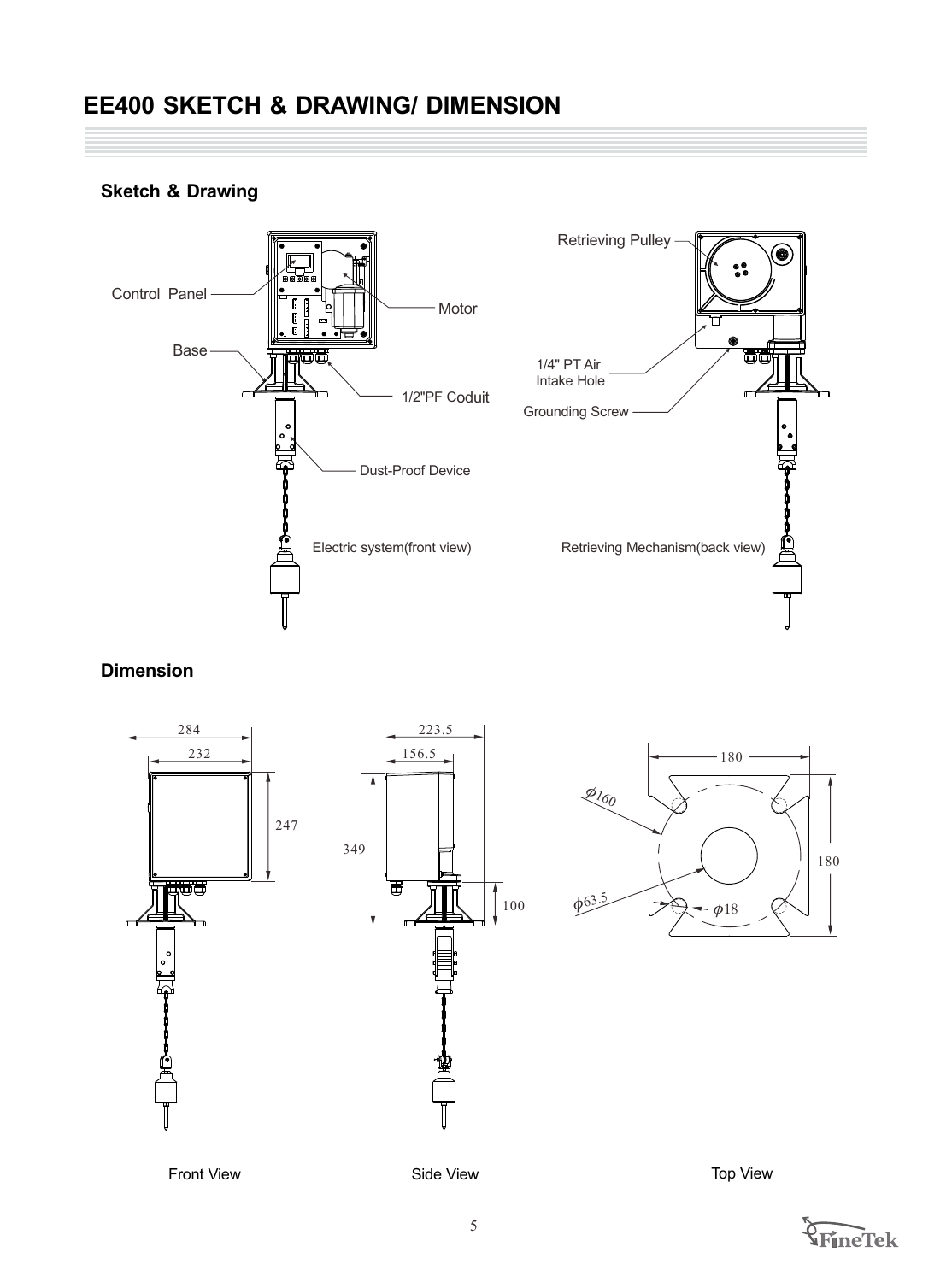#### **EE300 Terminal Wiring Diagram**



#### **Ee300 Panel Diagram**



- 1 Characteristic LCD (Dot matrix,  $8 \times 2$ ), provides the status, level command and error message.
- 2 The "Lock" light on as the material filling and the measurement will be prohibited.
- 3 High Level Alarm Indicator (HI), light on if the material level excesses the preset high threshold.
- $4)$  Low Level Alarm Indicator (LOW), light on if the material level is below the preset low threshold.
- 5 Auto Start Indicator (AUTO), light on to indicate EE is in automatic operation mode.
- $6$  Start Indicator (RUN), light on if the EE is in measuring period, and it turns light off status while the measurement completed.
- 7 Weight Head Buried (BURIED), blink light on /off in 1 sec period to warn operator, the LCD will show BURIED message.
- 8) Cable Break Indicator (BREAK), blink light on /off in 2 sec period to warn operator, the LCD will showBREAK message.
- 9 Power Indicator (POWER), "Light On" for power on and "Light Off" to indicate power off.
- 10 "Start", start the operation.
- $\textcircled{1}$  "Enter", acts as "confirm button" at setting mode and as "page select button" at menu mode.
- 12 "Shift", acts as "decimal shift" while enter digits and as "enter button" at menu mode.
- 13 "UP", acts as "Increment button" while enter digits and as "Escape button" at menu mode.
- 14 Terminal (H1.H2) for heater.
- 15 Power switch: to turn on, turn off power
- 16 Power connector (L.N), accepts the power of 110~220Vac, 50/60Hz。

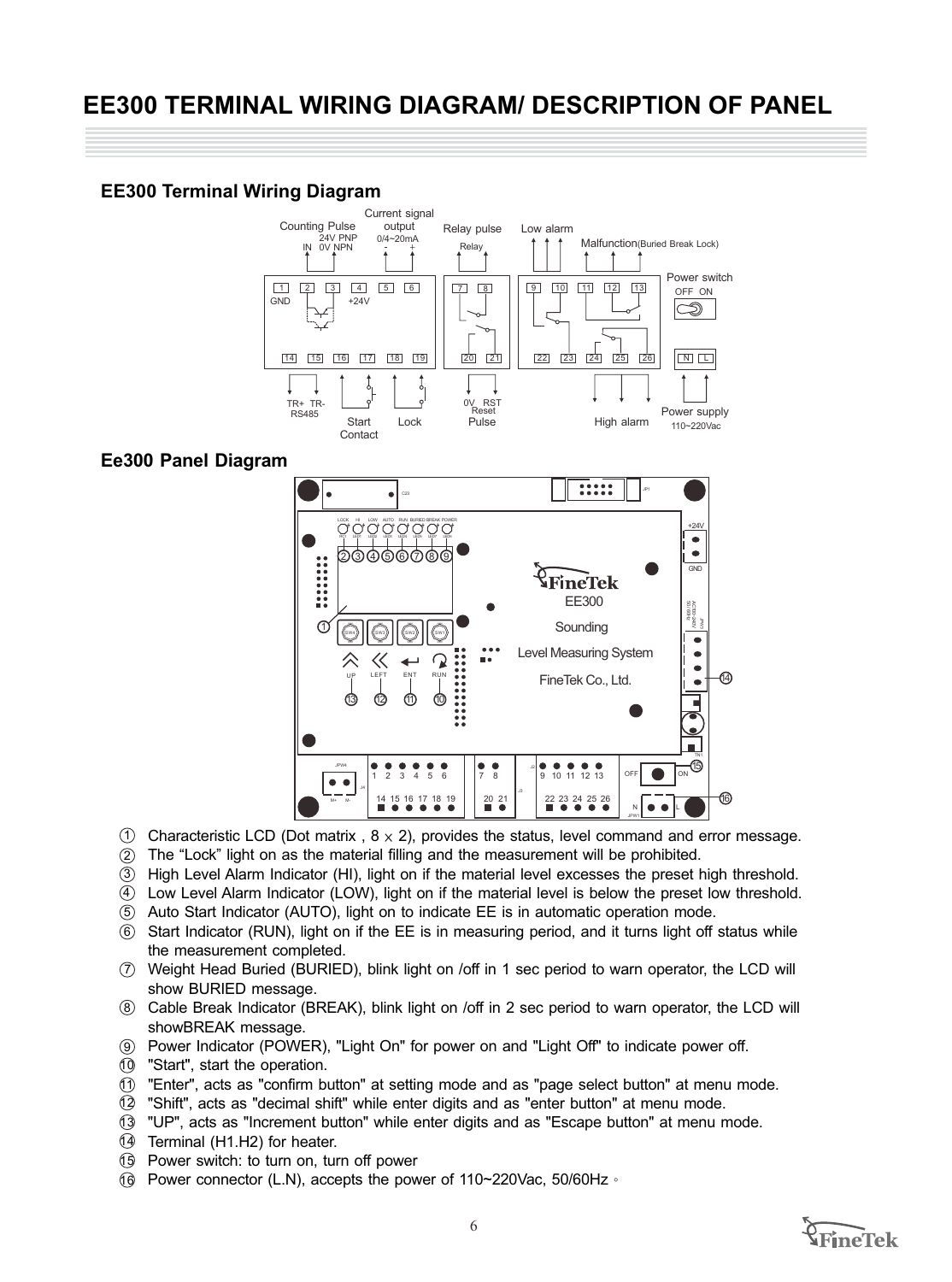## **EE400 TERMINAL WIRING DIAGTAM/ DESCRIPTION OF PANEL**

| <b>EE400 Terminal Wiring Diagram</b>          | Connect No.                                    | Name            | Description of Terminal Function        |                                                                                  |
|-----------------------------------------------|------------------------------------------------|-----------------|-----------------------------------------|----------------------------------------------------------------------------------|
|                                               | LN                                             | Power<br>Supply | Power supply $110 - 220$ Vac $\pm 10\%$ |                                                                                  |
| Out_Lock                                      | 11<br>Relay3                                   | Motor           | Power for<br>Motor                      | Power for Moter 24 Vdc                                                           |
| N L<br>3                                      | 12                                             | 1.2             | out Lock                                | Connecting Terminal for Discharging<br>Material Protection Switch (Lock+, Lock-) |
| In Lock                                       | 13<br>14<br>Relay 1                            | 3.4             | In Lock                                 | Connecting Terminal for Fill up Material<br>Protection Switch (Lock+, Lock-)     |
|                                               | 15                                             | 5.6             | RS-4851                                 | $RS-485(TR+ \cdot TR- )$                                                         |
| 5<br>RS-4851<br>6                             | motor<br>16<br><b>EXTERN</b><br><b>Measure</b> | 7.8             | RS-4852                                 | $RS-485(TR+ \cdot TR-)$                                                          |
| <b>Power Switch</b><br>OFF ON<br>RS-4852<br>8 |                                                | 9.10            | Analog<br>Output                        | Analog Output Terminal 0/4-20Ma<br>(AOUT, AGND)                                  |
|                                               | 17<br>$\ddot{}$<br>18                          | 11.12           | Relay 3                                 | Operation Indication<br>Relay Output (COM3, NO3)                                 |
| 9<br>4~20mA                                   | 19<br>Relay 2<br>20                            | 13.14.15        | Relay 1                                 | HI, LO, Buried, Break Alarm Output<br>Terminal (NO1, NOM1, NC1)                  |
|                                               |                                                | 16.17           | External<br>Start                       | External Start (RUN, GND)                                                        |
|                                               |                                                | 18.19.20        | Relay 2                                 | HI, LO, Buried, Break Alarm Output<br>Terminal (NO2, NOM2, NC2)                  |

- Please use 0.75mm2 multi-core cable(soft cable), prevent using signal core or 7 cores cable to damage the PCB. Power supply cable should be separated from signal cable, should use isolated cable for signal output.
- Un-shielded length of wire is not too long to prevent any short circuit. The un-shielded part must be with soldering or isolated terminal to prevent any potential danger.
- The wiring connection must be correct. Any mistakes on wiring may cause a critical damage to system.
- Power Switch: If necessary, the power can be switched to be off as in maintenance and repair.

#### EE400 Panel Diagram

 $\overline{\mathbf{1}}$ 

#### EE300-EE400 Terminal Diagram





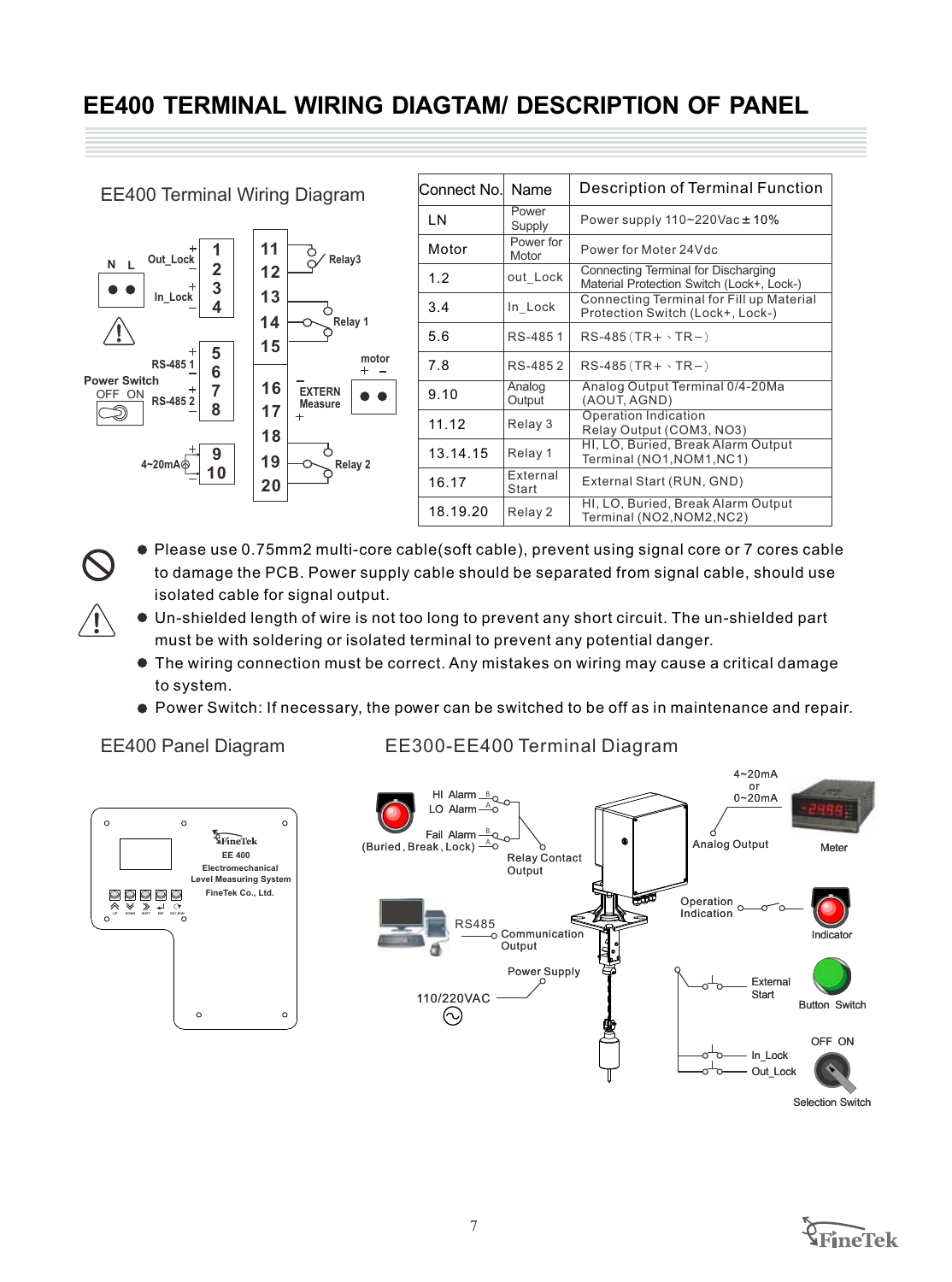## **EE400 Description of Status/Function**



| Area | Name                               | <b>Description of Function</b>                                                                                  |                                                                                                                           |  |  |
|------|------------------------------------|-----------------------------------------------------------------------------------------------------------------|---------------------------------------------------------------------------------------------------------------------------|--|--|
| (1)  | <b>Company Name</b>                | FineTek Co., Ltd.                                                                                               |                                                                                                                           |  |  |
| (2)  | <b>Alarm Status</b>                | Indicate the status of Hi Alarm, Lo Alarm, Motor overheated                                                     |                                                                                                                           |  |  |
| (3)  | Measurement<br><b>Time Setting</b> | Function allows users to set the time to start measurement.<br>This function is activated as the symbol showed. |                                                                                                                           |  |  |
| (4)  | Time                               |                                                                                                                 | Display the current time                                                                                                  |  |  |
| (5)  | Value                              | Display the current measuring value                                                                             |                                                                                                                           |  |  |
| (6)  | Mode                               | Indicate the current value is for material height (OBJECT)<br>or Distance (DISTANCE)                            |                                                                                                                           |  |  |
| (7)  | Unit                               | Indicate the unit for current value is meter (METER), feet (FEET)<br>or percentage                              |                                                                                                                           |  |  |
|      | <b>Push Button</b>                 | <i>へ</i><br><b>UP</b>                                                                                           | "Adding number" as in number mode<br>"Moving up" as in menu mode<br>"Entering" to engineering password as in main menu    |  |  |
|      |                                    | $\forall$<br><b>DOWN</b>                                                                                        | "Reducing number" as in number mode<br>"Moving down" as in menu mode<br>"Entering" to machine information as in main menu |  |  |
| (8)  |                                    | $\gg$<br><b>SHIFT</b>                                                                                           | "Moving left" as in menu mode<br>"Changing" unit (7) and other menu as in main menu.                                      |  |  |
|      |                                    | ↵<br><b>ENT</b>                                                                                                 | "Confirming" as in setting mode,<br>"Page select" as in menu mode.                                                        |  |  |
|      |                                    | $\mathbf\Omega$<br>ESC/RUN                                                                                      | Start the operation as in main menu<br>Back to last page as in other mode.                                                |  |  |

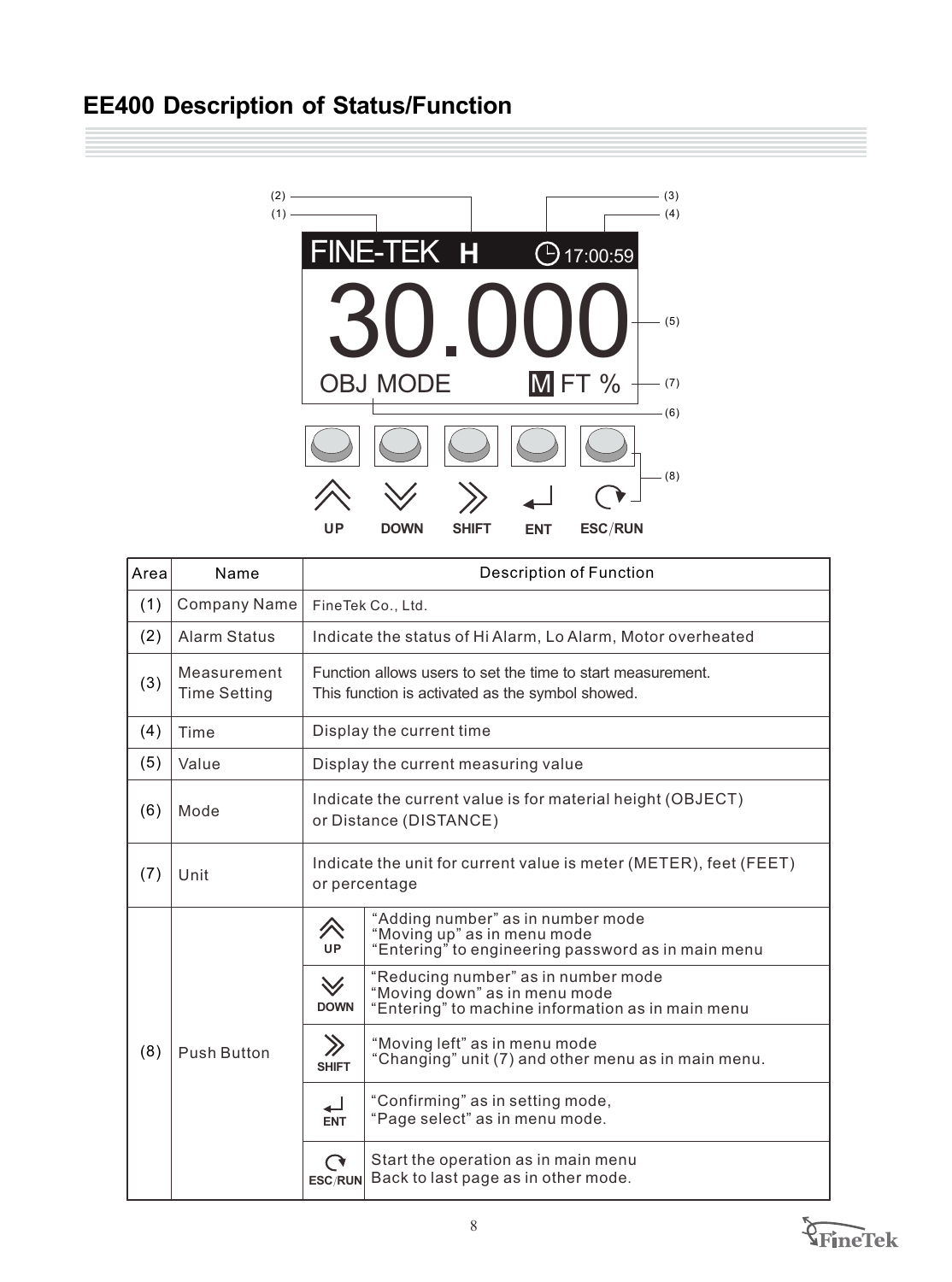## **PROGRAM MING GUIDE**

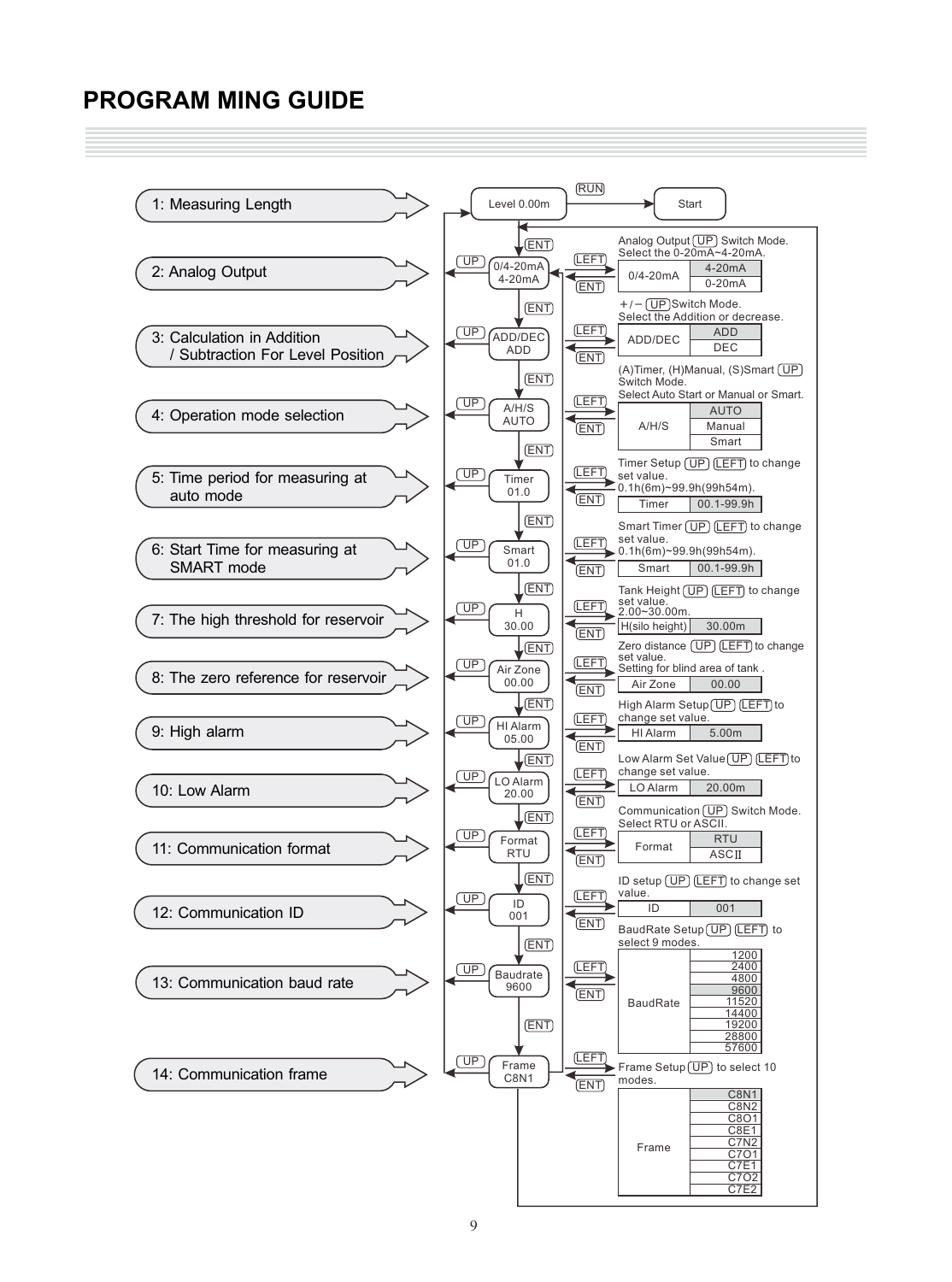## **INSTRUCTIONS FOR EE400 COMMANDS**



FineTek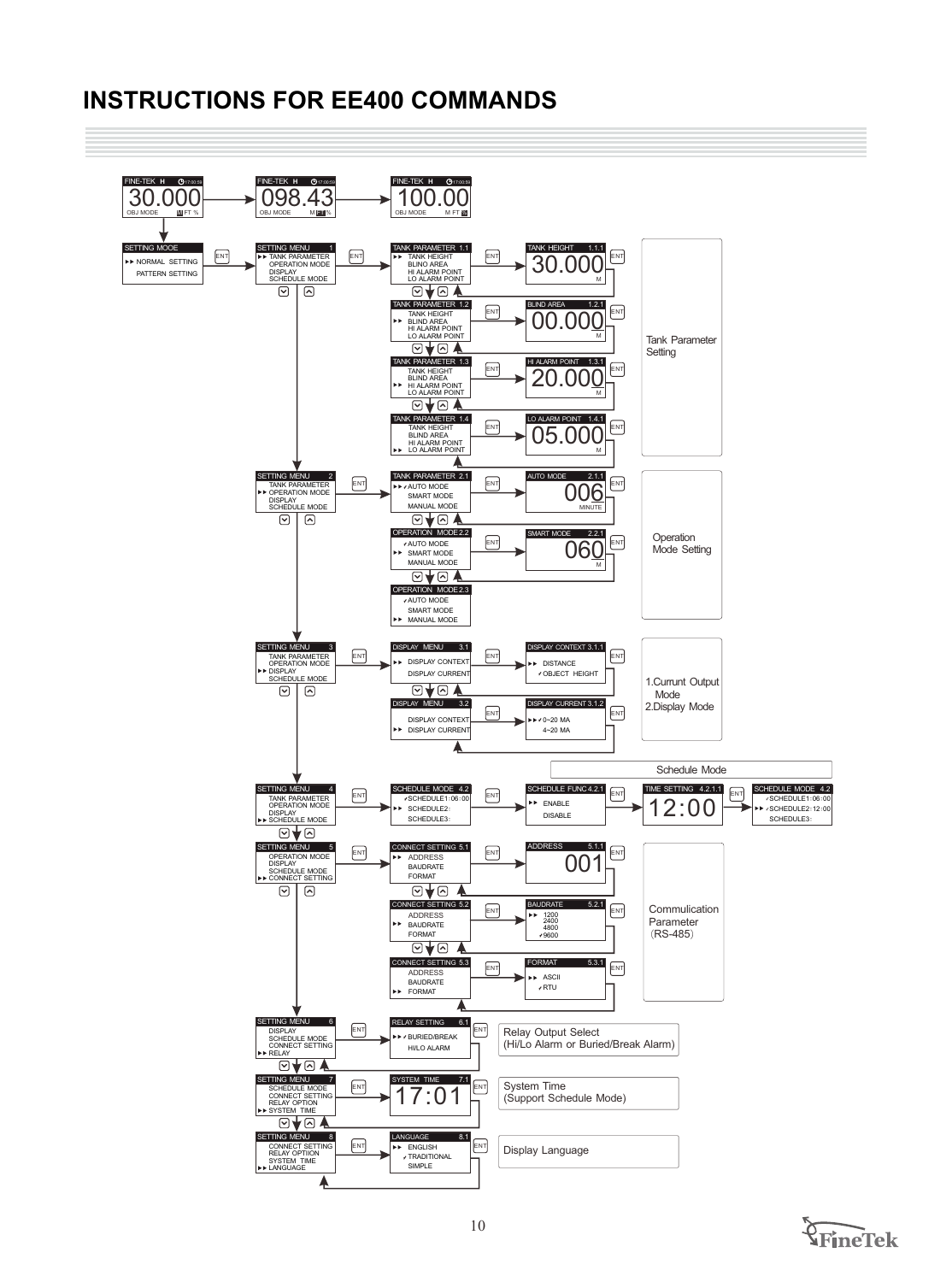## **SETTING PROCEDURE**

#### **Caution**

- 1. Don't start the measurement when the silo is empty and height of silo is unknown. It will possibly lead to the plumb falling into the silo outlet and getting stuck and damaged.
- 2.Be sure the measuring level must be higher than bottom of silo and avoid any possibility of being stuck by conveyer, ladders, and any mechanisms, suggesting the measuring level is at least 1 meter higher than silo outlet/ conveyer.
- 3.Materials filling conveyer must connect with filling up protection switch so that it will prevent the damage occured by plumb got hit or buried.
- 4.It's necessary to consider 0.6 meter as blind area for measuring range in case the plumb got stuck and can't be retrieved.

#### **Setting Procedure**

#### **K Tank Height:**

distance between connecting flange to tank outlet **S Blind Distance:**  distance from connecting flange to the tip of the weight

#### **Z Safety Distance:**

To avoid obstacle and prevent weight sliding into the outlet.

#### **H Measuring Height:**

Full measuring range from drop and return with full pulse signal record.

#### **A Air Zone(deadband):**

Variation of tank capacity and real medium level.

Default setting is 0.

#### **H Effective measuring distance:**

distance will change according to A value and corresponds to 0/4~20mA output signal. **Hi Alarm:** High level alarm setup.

**Lo Alarm:** Low level alarm setup.



#### **Example**

Tank height K=25.00 m,Blind distance S=0.4,Safety distance Z=0.6,Air Zone(deadband) A=1m, Hi alarm 80%,Low alarm 20%,

In Smart Mode, please try to calculate and get the values for H(measuring range), A(starting position of effective measuring distance), Hi alarm position, Low alarm position.

1.H = K-(S+Z)  $\rightarrow$  25-(0.4+0.6)=24, FULL measuring distance will be 24.0m

 $2.A=1m$   $\rightarrow$  Effective measuring distance h=23m

3.Hi Alarm =  $hx80\%$   $\rightarrow$  23x0.8=18.4, hi alarm position: 18.4m

4.Lo Alarm =  $hx20\%$   $\rightarrow$  23x0.2=4.6, low alarm position: 4.6m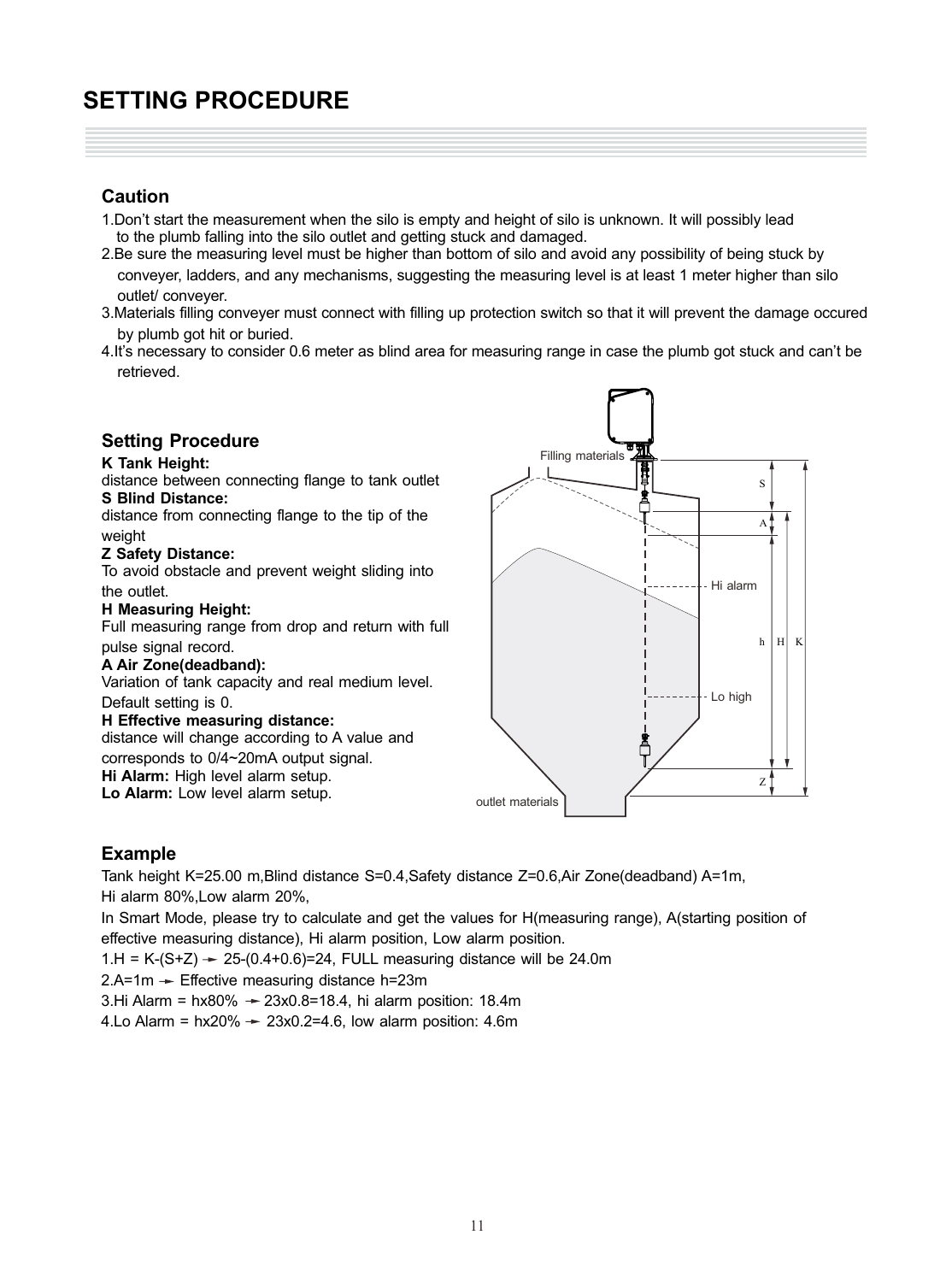#### **Installation Position**

- Installation position should be away from the inlet or outlet of silo at lease 1.2 m, and prevent the damage occured by plumb got hit or buried.
- Reservoir or tank equipped with observation window is suggested; it will be beneficial for maintenance in future. The installation location should be away from the ladder, frame or any protrusion. The minimum distance between the EE300 center and tank wall should be 1m or more.
- Must be located away from the inlets flow direction to avoid the cable and hammer being damaged by material or disconnected or buried.
- The optimal position is at the average depth of measured material, it will generally locate in the middle of the peak and bottom (the angle of repose after filling process), indicates below.

#### **Installation Instruction**

- Please ensure that the flange is horizontal positioned and the installation is vertical. The movement of sensing weigh must be vertical and aligning with central of flange so that it can prevent incorrect movement and wear on wire.
- Welding a steel tube on silo roof is necessary if the silo roof is not in horizontal shape. In order to install horizontally, the diameter of welded steel tube must be more than 4" and the length is as short as better. It is suggested to put a gasket between two flanges.
- Please make sure the housing is air tight. The aluminum cover for housing must be screwed tight.

#### **Caution**

- The position and method of inlet condition installation:
	- 1.Direct filling: Please install at either side of inlet.
	- 2.Vortex filling: Please install at left side of inlet as in clockwise direction or at right side of inlet as in counter-clockwise direction.
	- 3.Sprinkle filling: Please install farthest at the opposite to inlet to avoid impact by filling.
- During installation, user should carefully check the cable wire is wound up well in pulley set and not folded, broken or squeezed.
- The cable wire should put on the hole of weight head connect and be secured indeed by screwdriver.
- Firmly secure the screws to fix the front cover and body, otherwise the dust or powder will permeate into the electric board.
- The installation hole must be larger than diameter 104 mm.

#### **Wiring Instruction**

- FineTek suggests 0.75mm<sup>2</sup> non-twist multiple-cores isolated electric wire to connect with the terminal block.
- The power line should be separated from the signal lines. It should leave a flexible length of electric wire to avoid pull and drag the electric board.
- The length of wire stripping should be proper to prerent circuit short,and should be well welded and connected by terminal block well.
- Wiring should be clearly identified and in correct connect.

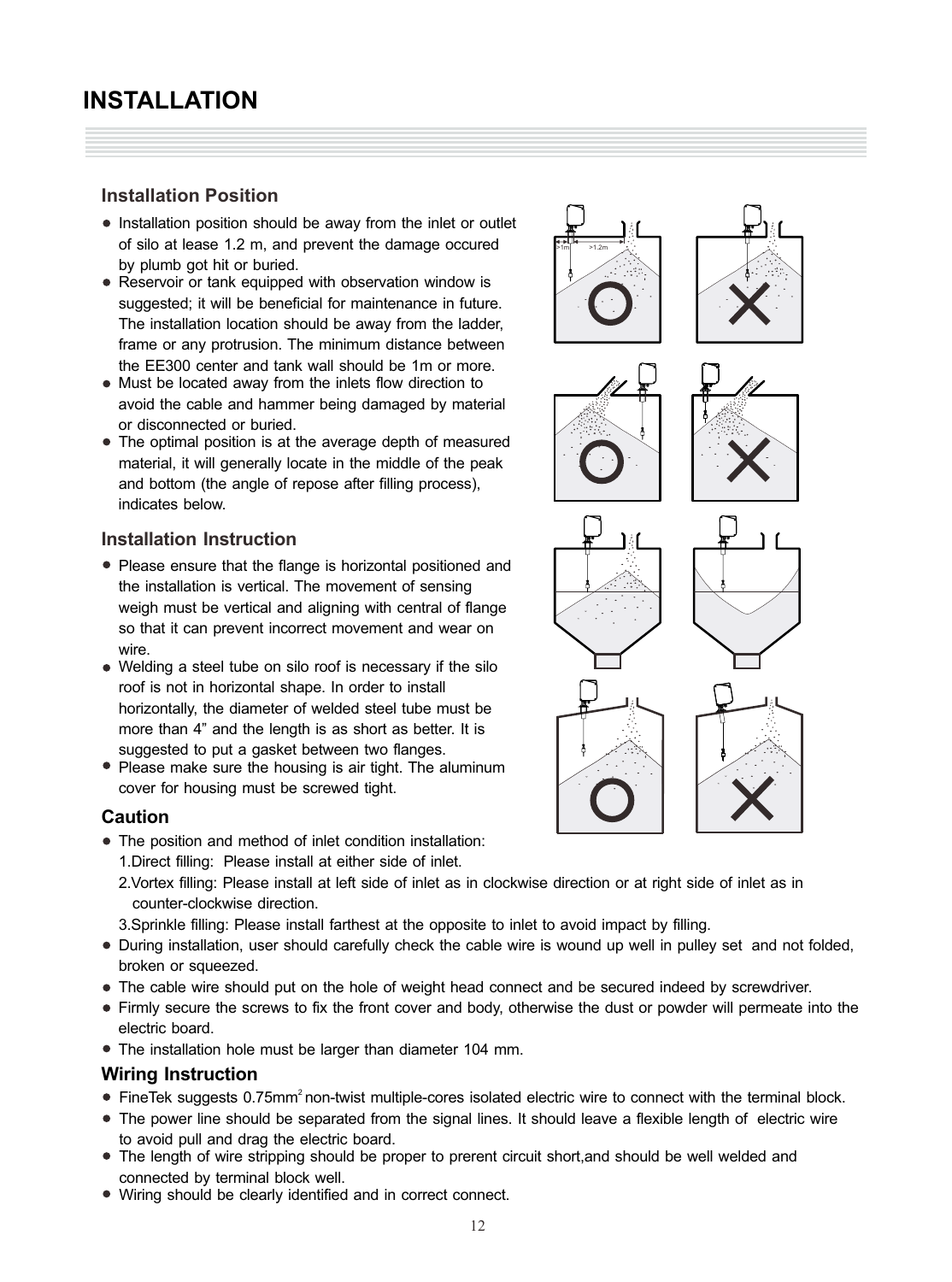## **ORDER INFORMATION**

#### **Please provide the following parameters and equipment needs when inquiring**



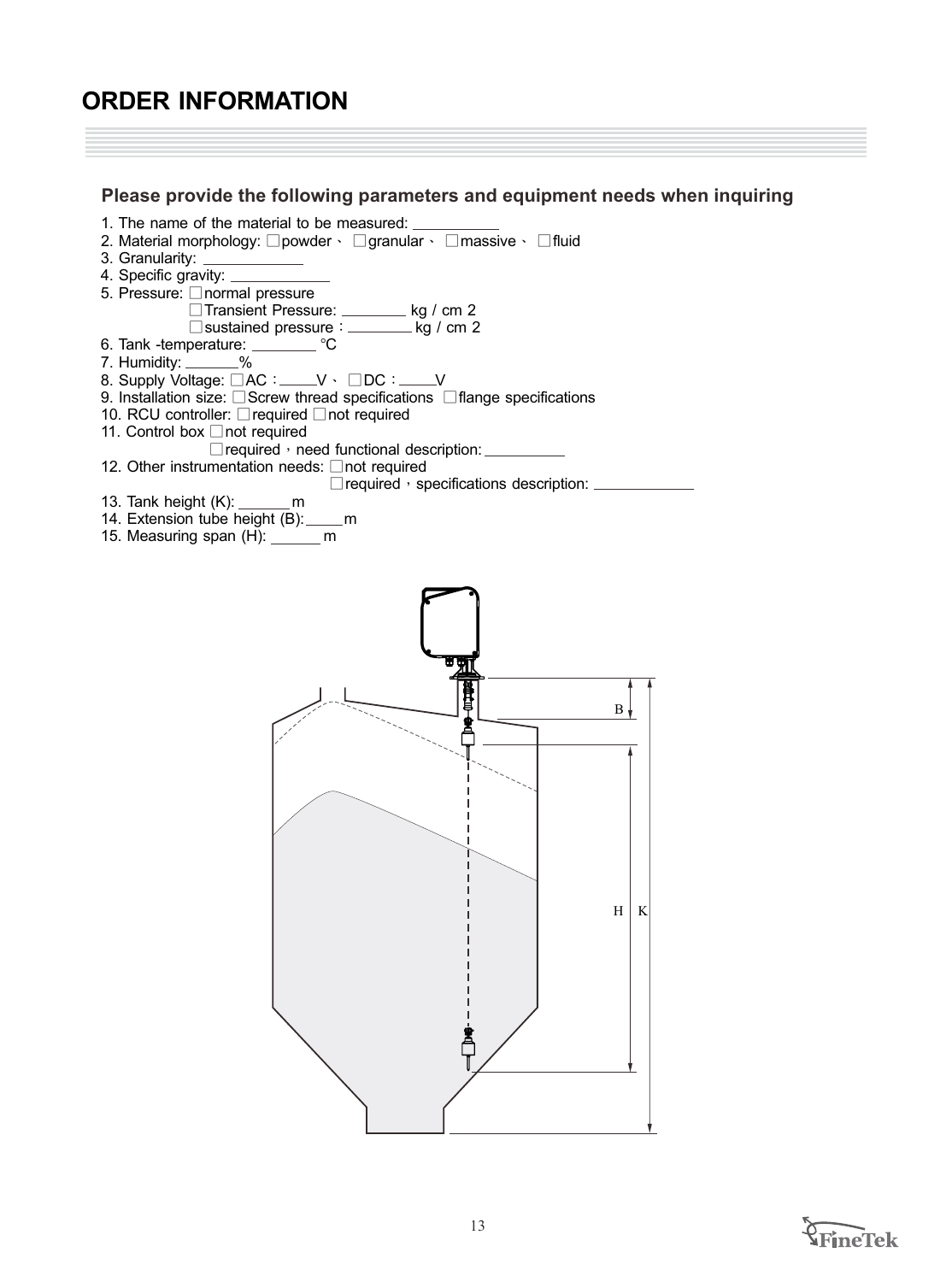## **ORDER INFORMATION**

#### **FREEZE PREVENTION CAPABILITY**

- 0:None
- 1:Yes

#### **CONNECTION**



#### ※ Flanges For Standard Model :

 $4$ "x5kg/cm $^2$   $\cdot$  4"x10kg/cm $^2$   $\cdot$  4"x16kg/cm $^2$   $\cdot$  4"x20kg/cm $^2$   $\cdot$  4"x150Lbs  $DN100$  PN6  $\,\cdot\,$  DN100 PN10  $\cdot$  DN100 PN16  $\cdot$  DN100 PN25  $\cdot$  DN100 PN40

**EE300 - - -**

#### **SENSING WEIGHT TYPE**



Custom made is available for sensing weight

#### **MEASURING RANGE (m)**

02:2m(min.) 30:30m(option:30m~45m)

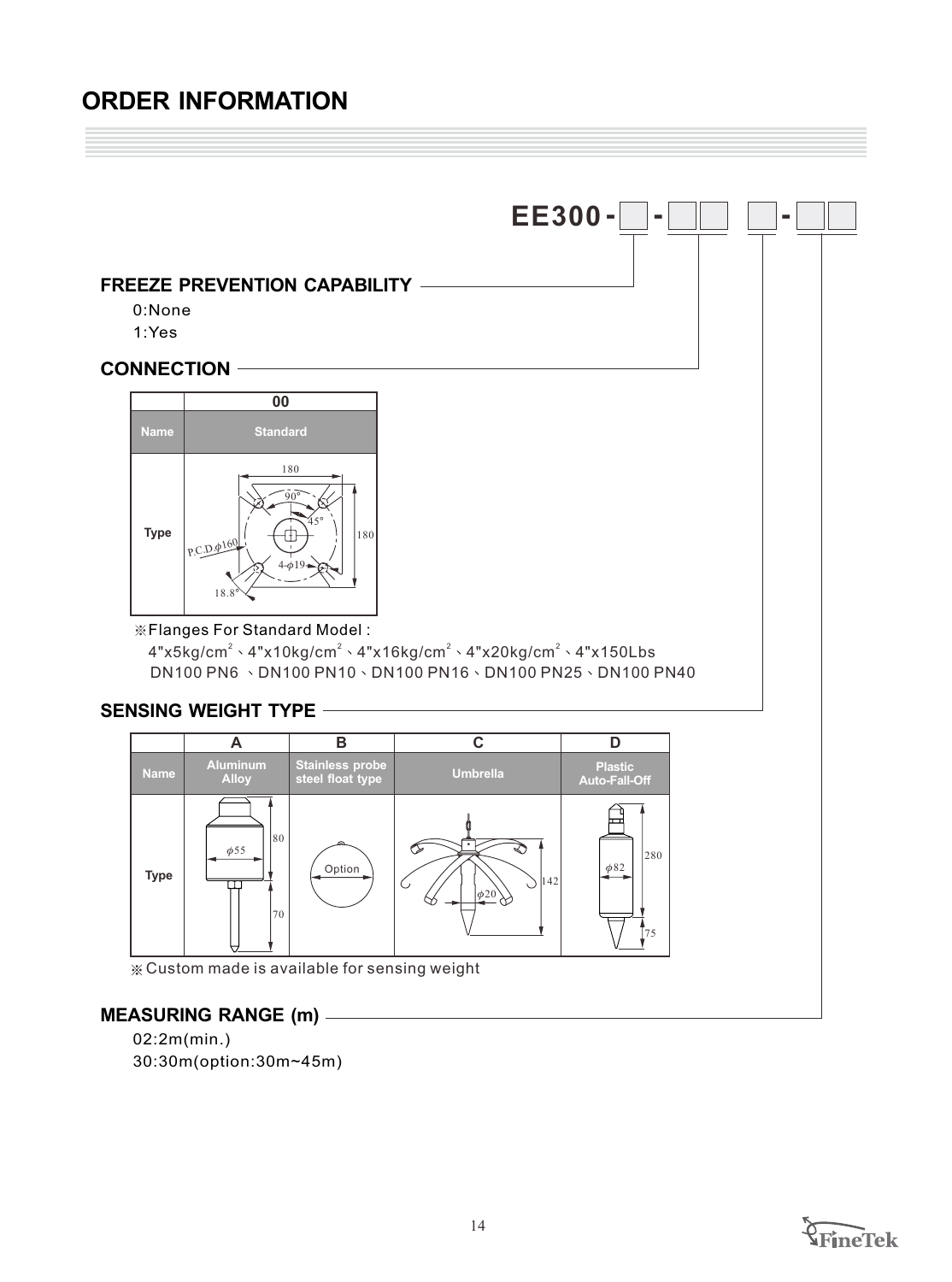## **ORDER INFORMATION**



02:2m(min.) 30:30m(max.)